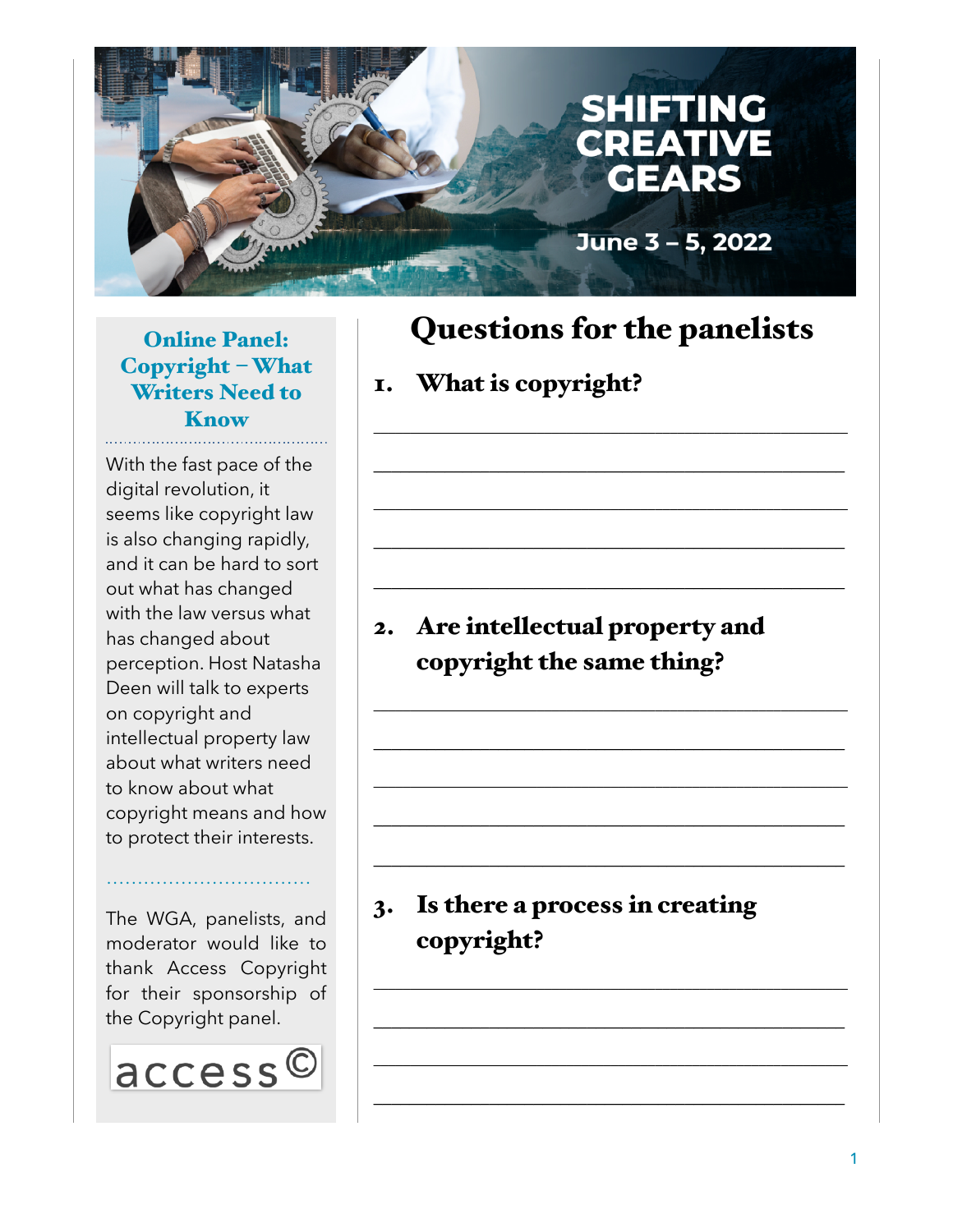## More about our panelists and moderator

#### **JEANANNE KATHOL KIRWIN** authored

numerous articles on copyright law, presented on that subject, and remains a steady advocate for writers.

**ASMA FAIZI** has practiced in all areas of intellectual property law, with particular focus on litigation, copyright law and patent law.

**MEERA NAIR** works as a Copyright Specialist for the Northern Alberta Institute of Technology; she speaks regularly at academic conferences on the topic of Canada and Copyright.

**NATASHA DEEN** is the author of *The Signs and Wonders of Tuna Rashad*  and teaches with the University of Toronto's SCS.



# Questions for the panelists

 $\overline{\phantom{a}}$  , and the contribution of  $\overline{\phantom{a}}$  , and  $\overline{\phantom{a}}$  , and  $\overline{\phantom{a}}$  , and  $\overline{\phantom{a}}$  , and  $\overline{\phantom{a}}$ 

 $\frac{1}{2}$  ,  $\frac{1}{2}$  ,  $\frac{1}{2}$  ,  $\frac{1}{2}$  ,  $\frac{1}{2}$  ,  $\frac{1}{2}$  ,  $\frac{1}{2}$  ,  $\frac{1}{2}$  ,  $\frac{1}{2}$  ,  $\frac{1}{2}$  ,  $\frac{1}{2}$  ,  $\frac{1}{2}$  ,  $\frac{1}{2}$  ,  $\frac{1}{2}$  ,  $\frac{1}{2}$  ,  $\frac{1}{2}$  ,  $\frac{1}{2}$  ,  $\frac{1}{2}$  ,  $\frac{1$ 

 $\overline{\phantom{a}}$  , and the contribution of  $\overline{\phantom{a}}$  , and  $\overline{\phantom{a}}$  , and  $\overline{\phantom{a}}$  , and  $\overline{\phantom{a}}$  , and  $\overline{\phantom{a}}$ 

 $\frac{1}{2}$  ,  $\frac{1}{2}$  ,  $\frac{1}{2}$  ,  $\frac{1}{2}$  ,  $\frac{1}{2}$  ,  $\frac{1}{2}$  ,  $\frac{1}{2}$  ,  $\frac{1}{2}$  ,  $\frac{1}{2}$  ,  $\frac{1}{2}$  ,  $\frac{1}{2}$  ,  $\frac{1}{2}$  ,  $\frac{1}{2}$  ,  $\frac{1}{2}$  ,  $\frac{1}{2}$  ,  $\frac{1}{2}$  ,  $\frac{1}{2}$  ,  $\frac{1}{2}$  ,  $\frac{1$ 

\_\_\_\_\_\_\_\_\_\_\_\_\_\_\_\_\_\_\_\_\_\_\_\_\_\_\_\_\_\_\_\_\_\_\_\_\_\_\_\_\_\_\_\_\_\_\_\_\_\_\_\_\_\_\_\_\_\_\_\_\_\_\_\_

 $\frac{1}{2}$  ,  $\frac{1}{2}$  ,  $\frac{1}{2}$  ,  $\frac{1}{2}$  ,  $\frac{1}{2}$  ,  $\frac{1}{2}$  ,  $\frac{1}{2}$  ,  $\frac{1}{2}$  ,  $\frac{1}{2}$  ,  $\frac{1}{2}$  ,  $\frac{1}{2}$  ,  $\frac{1}{2}$  ,  $\frac{1}{2}$  ,  $\frac{1}{2}$  ,  $\frac{1}{2}$  ,  $\frac{1}{2}$  ,  $\frac{1}{2}$  ,  $\frac{1}{2}$  ,  $\frac{1$ 

4. How do creators protect their copyright?

5. If someone believes there has been an infringement on their copyright, what are their next steps?

 $\overline{\phantom{a}}$  , and the contribution of  $\overline{\phantom{a}}$  , and  $\overline{\phantom{a}}$  , and  $\overline{\phantom{a}}$  , and  $\overline{\phantom{a}}$  , and  $\overline{\phantom{a}}$ 

 $\frac{1}{2}$  ,  $\frac{1}{2}$  ,  $\frac{1}{2}$  ,  $\frac{1}{2}$  ,  $\frac{1}{2}$  ,  $\frac{1}{2}$  ,  $\frac{1}{2}$  ,  $\frac{1}{2}$  ,  $\frac{1}{2}$  ,  $\frac{1}{2}$  ,  $\frac{1}{2}$  ,  $\frac{1}{2}$  ,  $\frac{1}{2}$  ,  $\frac{1}{2}$  ,  $\frac{1}{2}$  ,  $\frac{1}{2}$  ,  $\frac{1}{2}$  ,  $\frac{1}{2}$  ,  $\frac{1$ 

 $\overline{\phantom{a}}$  , and the contribution of  $\overline{\phantom{a}}$  , and  $\overline{\phantom{a}}$  , and  $\overline{\phantom{a}}$  , and  $\overline{\phantom{a}}$  , and  $\overline{\phantom{a}}$ 

 $\frac{1}{2}$  ,  $\frac{1}{2}$  ,  $\frac{1}{2}$  ,  $\frac{1}{2}$  ,  $\frac{1}{2}$  ,  $\frac{1}{2}$  ,  $\frac{1}{2}$  ,  $\frac{1}{2}$  ,  $\frac{1}{2}$  ,  $\frac{1}{2}$  ,  $\frac{1}{2}$  ,  $\frac{1}{2}$  ,  $\frac{1}{2}$  ,  $\frac{1}{2}$  ,  $\frac{1}{2}$  ,  $\frac{1}{2}$  ,  $\frac{1}{2}$  ,  $\frac{1}{2}$  ,  $\frac{1$ 

\_\_\_\_\_\_\_\_\_\_\_\_\_\_\_\_\_\_\_\_\_\_\_\_\_\_\_\_\_\_\_\_\_\_\_\_\_\_\_\_\_\_\_\_\_\_\_\_\_\_\_\_\_\_\_\_\_\_\_\_\_\_\_\_

 $\frac{1}{2}$  ,  $\frac{1}{2}$  ,  $\frac{1}{2}$  ,  $\frac{1}{2}$  ,  $\frac{1}{2}$  ,  $\frac{1}{2}$  ,  $\frac{1}{2}$  ,  $\frac{1}{2}$  ,  $\frac{1}{2}$  ,  $\frac{1}{2}$  ,  $\frac{1}{2}$  ,  $\frac{1}{2}$  ,  $\frac{1}{2}$  ,  $\frac{1}{2}$  ,  $\frac{1}{2}$  ,  $\frac{1}{2}$  ,  $\frac{1}{2}$  ,  $\frac{1}{2}$  ,  $\frac{1$ 

6. What is the current state of affairs for creators and Canadian copyright protection?

 $\overline{\phantom{a}}$  , and the contribution of  $\overline{\phantom{a}}$  , and  $\overline{\phantom{a}}$  , and  $\overline{\phantom{a}}$  , and  $\overline{\phantom{a}}$  , and  $\overline{\phantom{a}}$ 

 $\frac{1}{2}$  ,  $\frac{1}{2}$  ,  $\frac{1}{2}$  ,  $\frac{1}{2}$  ,  $\frac{1}{2}$  ,  $\frac{1}{2}$  ,  $\frac{1}{2}$  ,  $\frac{1}{2}$  ,  $\frac{1}{2}$  ,  $\frac{1}{2}$  ,  $\frac{1}{2}$  ,  $\frac{1}{2}$  ,  $\frac{1}{2}$  ,  $\frac{1}{2}$  ,  $\frac{1}{2}$  ,  $\frac{1}{2}$  ,  $\frac{1}{2}$  ,  $\frac{1}{2}$  ,  $\frac{1$ 

 $\overline{\phantom{a}}$  , and the contribution of  $\overline{\phantom{a}}$  , and  $\overline{\phantom{a}}$  , and  $\overline{\phantom{a}}$  , and  $\overline{\phantom{a}}$  , and  $\overline{\phantom{a}}$ 

 $\frac{1}{2}$  ,  $\frac{1}{2}$  ,  $\frac{1}{2}$  ,  $\frac{1}{2}$  ,  $\frac{1}{2}$  ,  $\frac{1}{2}$  ,  $\frac{1}{2}$  ,  $\frac{1}{2}$  ,  $\frac{1}{2}$  ,  $\frac{1}{2}$  ,  $\frac{1}{2}$  ,  $\frac{1}{2}$  ,  $\frac{1}{2}$  ,  $\frac{1}{2}$  ,  $\frac{1}{2}$  ,  $\frac{1}{2}$  ,  $\frac{1}{2}$  ,  $\frac{1}{2}$  ,  $\frac{1$ 

 $\frac{1}{2}$  ,  $\frac{1}{2}$  ,  $\frac{1}{2}$  ,  $\frac{1}{2}$  ,  $\frac{1}{2}$  ,  $\frac{1}{2}$  ,  $\frac{1}{2}$  ,  $\frac{1}{2}$  ,  $\frac{1}{2}$  ,  $\frac{1}{2}$  ,  $\frac{1}{2}$  ,  $\frac{1}{2}$  ,  $\frac{1}{2}$  ,  $\frac{1}{2}$  ,  $\frac{1}{2}$  ,  $\frac{1}{2}$  ,  $\frac{1}{2}$  ,  $\frac{1}{2}$  ,  $\frac{1$